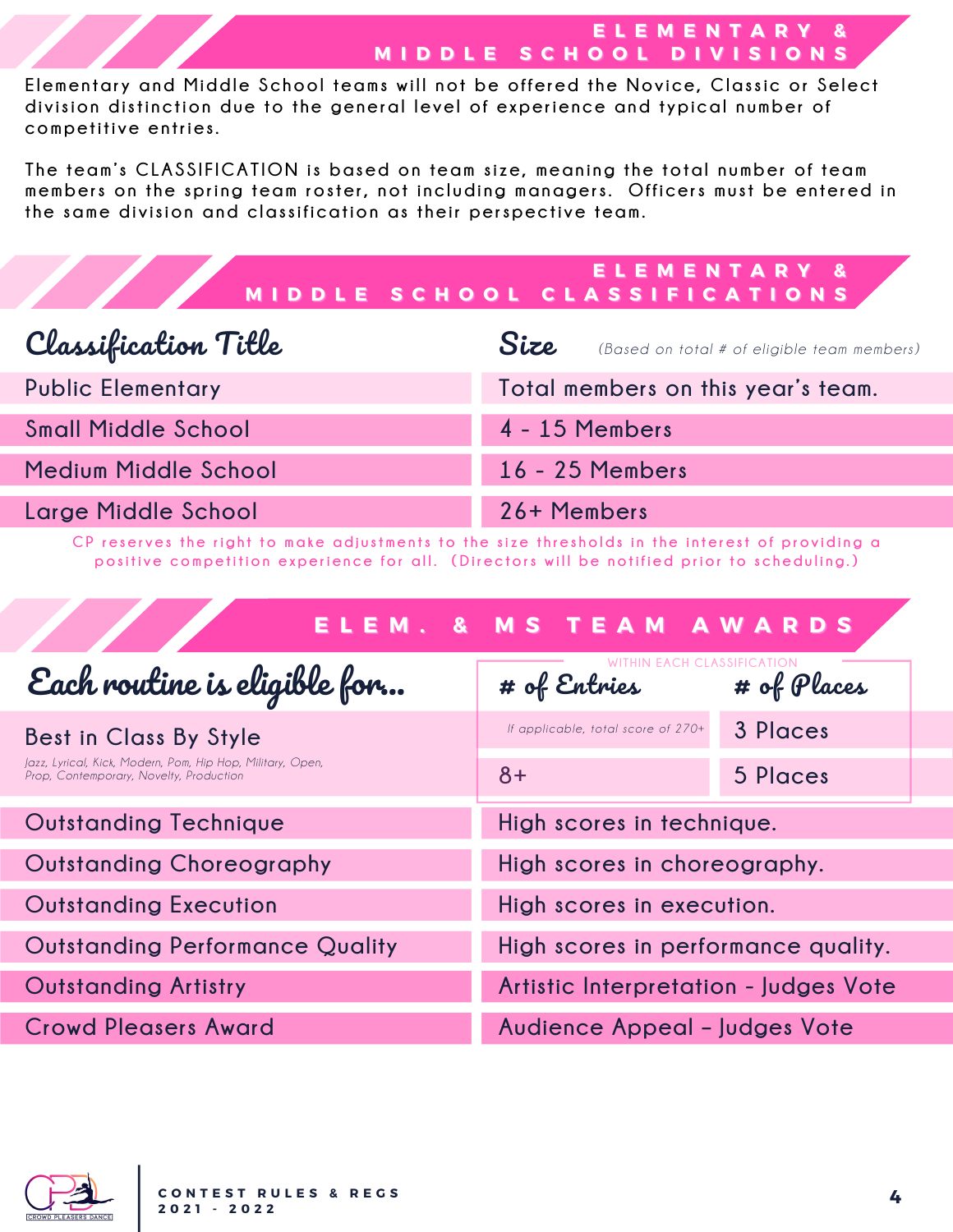Award Description

**5th Highest Total Score**

**4th Highest Total Score**

**3rd Highest Total Score, 810+**

**2nd Highest Total Score, 810+**

| <b>adjudication Level</b> | Total Score from 3 Judges |
|---------------------------|---------------------------|
| Gold                      | Up to 268.49              |
| <b>High Gold</b>          | $268.5 - 274.49$          |
| Platinum                  | $274.5 - 283.49$          |
| <b>High Platinum</b>      | $283.5 - 292.49$          |
| Diamond                   | $292.5 - 300$             |

**WITH THE EXCEPTION OF THE BEST IN CLASS AWARD, ALL OF THE ABOVE PER-ROUTINE AWARDS WILL BE PRESENTED ON ONE TEAM AWARD.**

**BASED ON THE TOTAL SCORE OF 3 ROUTINES, OF DIFFERENT STYLES, WITHIN EACH DIVISION & CLASSIFICATION**

Grand Champion Team

**4th Runner Up**

**3rd Runner Up**

DDI E SCHOOL SHOWCASE ONLY: 3RD & 4TH RUNNER UP WILL BE AWARDED IF 15+ TOTAL MS TEAMS ARE PRESENT

**2nd Runner Up**

**1st Runner UP**

## **Grand Champion Team**

#### **Highest Total Score, 810+** IF ENTERING 4+ TEAM ROUTINES, ONLY THE TOP 3 SCORING ROUTINES WILL COUNT TOWARDS THE FINAL TOTAL SCORE.

**BASED ON THE TOTAL SCORE OF 3 ROUTINES, OF DIFFERENT STYLES, WITHIN THE MIDDLE SCHOOL DIVISION**

# Overall Middle School Team Award

**PRESENTED IF 3+ MIDDLE SCHOOL TEAMS, OF DIFFERENT CLASSIFICATIONS, PERFORMED 3 ROUTINES**

## **Overall Grand Champion Middle School Team**

IF ENTERING 4+ TEAM ROUTINES. ONLY THE TOP 3 SCORING ROUTINES WILL COUNT TOWARDS THE FINAL TOTAL SCORE

**BASED ON THE TOTAL SCORE OF 3 ROUTINES, OF DIFFERENT STYLES, WITHIN THE MIDDLE SCHOOL DIVISION**

Overall Middle School Team Showcase Awards

**PRESENTED IF 15+ TOTAL MIDDLE SCHOOL TEAMS ARE PRESENT**

**Placement Ranked -**

**Overall Top Scoring Middle School Teams**

## **Overall Grand Champion Middle School Team**

IF ENTERING 4+ TEAM ROUTINES, ONLY THE TOP 3 SCORING ROUTINES WILL COUNT TOWARDS THE FINAL TOTAL SCORE.